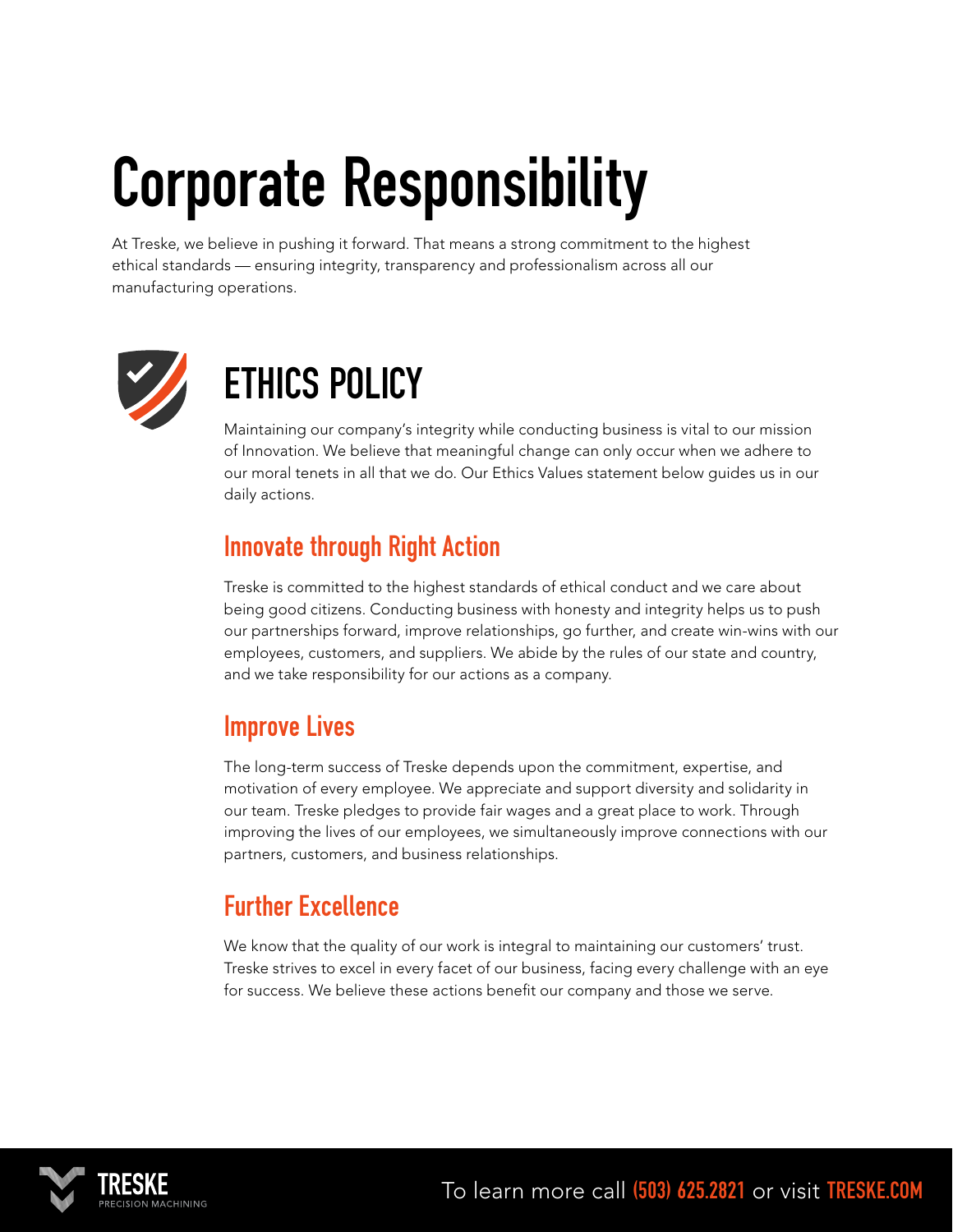

## ENVIRONMENTAL POLICY

Treske Precision Machining is aware of our impact on the environment around us. The activities of our company and our supply chain can have effects on the rivers, wildlife, forests, and people in our communities. To this end, we are committed to environmental responsibility and stewardship, and have made this part of our mission and core values.

These are our values in support of our environment:

- We will work to meet or exceed applicable environmental regulations and prevent pollution.
- We will be a good neighbor to our neighbors and member of our community as a whole.
- We will promote recycling and continually work to minimize our operating waste.
- We will extend this policy to our supply chain and will actively work with them to achieve our environmental goals.
- We will set goals and objectives to be reached as we improve environmental awareness and responsibility.



### CONFLICT MINERALS POLICY

In 2012, the U.S. Securities and Exchange Commission (SEC) adopted regulations which require publicly-traded companies to report annually on the source and chain of custody of conflict minerals in manufactured products. These regulations are in alignment with the conflict minerals disclosure provisions of the Dodd-Frank Wall Street Reform and Consumer Protection Act.

- Treske is committed to compliance with all conflict mineral regulations
- We understand the importance of providing our publicly-traded customers with proper compliance documentation.
- Whenever conflict minerals exist in a finished product, we work tirelessly to ensure compliance in our company and supply chain.
- A Conflict Minerals Report can be provided upon request.